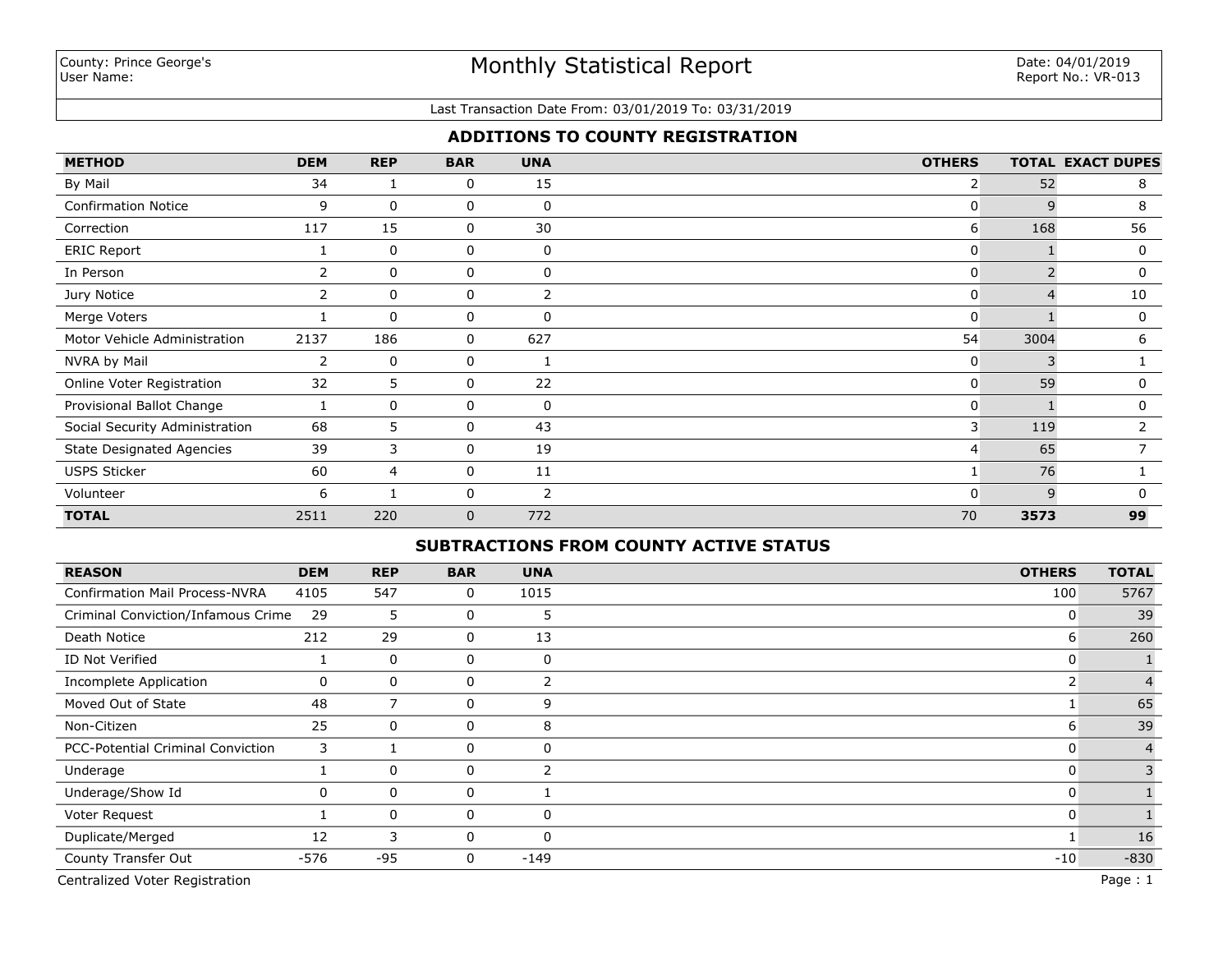| County: Prince George's |  |
|-------------------------|--|
| User Name:              |  |

# Monthly Statistical Report

Last Transaction Date From: 03/01/2019 To: 03/31/2019

**TOTAL** 5013 687 0 1204 126 **7030**

## **AFFILIATION CHANGES**

| <b>CHANGE</b> | <b>DEM</b>          | <b>REP</b> | <b>BAR</b> | <b>UNA</b>                                          | <b>OTHERS</b> | <b>TOTAL</b> |
|---------------|---------------------|------------|------------|-----------------------------------------------------|---------------|--------------|
| From          | 425                 | 175        |            | 260                                                 | 127           | 987          |
| To            | 351                 | 133        |            | $\overline{A}$ $\overline{A}$ $\overline{B}$<br>41. | 79<br>.       | 987          |
| <b>TOTAL</b>  | $-74$<br>$\sqrt{ }$ | ے 4−       |            | 157                                                 | $-48$         |              |

## **CURRENT ACTIVE REGISTRATION**

| <b>ACTIVITY</b>              | <b>DEM</b> | <b>REP</b> | <b>BAR</b> | <b>UNA</b> | <b>OTHERS</b> | <b>TOTAL</b>   |
|------------------------------|------------|------------|------------|------------|---------------|----------------|
| BEGINNING OF REPORT          | 464379     | 40664      | 2          | 72062      | 14050         | 591157         |
| ADDITIONS $(+)$              | 2511       | 220        |            | 772        | 70            | 3573           |
| REINSTATED (+)               | 126        | 6          | 0          | 31         |               | 166            |
| CANCELLED (-)                | $-327$     | $-44$      |            | $-35$      | $-14$         | $-420$         |
| COUNTY TRANSFER OUT (-)      | -576       | -95        | 0          | -149       | $-10$         | $-830$         |
| AFFILIATION CHANGES (+ OR -) | $-74$      | $-42$      |            | 157        | $-48$         | $\overline{0}$ |
| * INACTIVATED (-)            | $-4105$    | $-547$     |            | $-1015$    | $-100$        | $-5767$        |
| * REACTIVATED (+)            | 116        | 3          |            | 20         | O             | 139            |
| <b>END OF REPORT TOTALS</b>  | 462050     | 40165      | 9          | 71843      | 13951         | 588018         |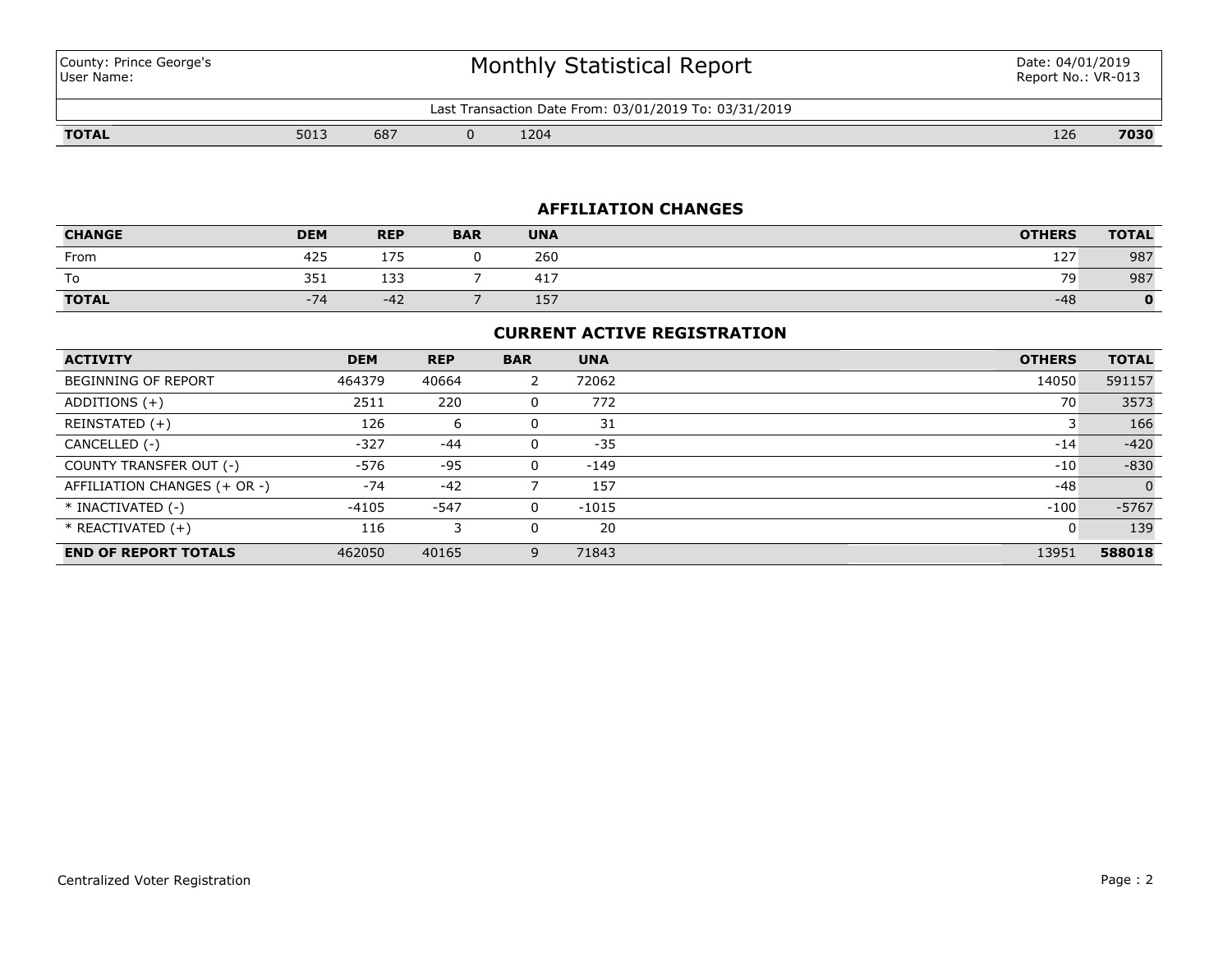#### Last Transaction Date From: 03/01/2019 To: 03/31/2019

## **INACTIVE REGISTRATION**

## **SUBTRACTIONS FROM COUNTY INACTIVE STATUS**

| <b>REASON</b>                    | <b>DEM</b>   | <b>REP</b> | <b>BAR</b>   | <b>UNA</b> | <b>OTHERS</b> | <b>TOTAL</b> |
|----------------------------------|--------------|------------|--------------|------------|---------------|--------------|
| By Mail                          | 2            |            | 0            | 0          | 0             |              |
| <b>Confirmation Notice</b>       | 15           |            | 0            | 2          | 0             | 18           |
| Death Notice                     | 52           | 8          | 0            | 3          |               | 64           |
| Mental Incompetence              | ∠            | 0          | 0            | 0          | 0             | 2            |
| Motor Vehicle Administration     | 98           | 0          | 0            | 13         |               | 112          |
| Moved Out of State               | 271          | 90         | 0            | 67         | 13            | 441          |
| Online Voter Registration        | 0            | 0          | 0            |            | 0             |              |
| <b>State Designated Agencies</b> | 5.           | 0          | 0            | 0          | 0             | 5            |
| Voter Request                    |              | 0          | 0            | 0          | 0             |              |
| Duplicate/Merged                 | <sup>0</sup> | 0          | 0            | 0          | 0             | $\Omega$     |
| County Transfer Out              | $-15$        | $-4$       | 0            | -6         | $-2$          | $-27$        |
| <b>TOTAL</b>                     | 461          | 104        | $\mathbf{0}$ | 92         | 17            | 674          |

## **CURRENT INACTIVE REGISTRATION**

| <b>ACTIVITY</b>              | <b>DEM</b> | <b>REP</b> | <b>BAR</b> | <b>UNA</b> | <b>OTHERS</b> | <b>TOTAL</b> |
|------------------------------|------------|------------|------------|------------|---------------|--------------|
| BEGINNING OF REPORT          | 16172      | 1956       | 0          | 3872       | 539           | 22539        |
| $*$ INACTIVATED $(+)$        | 4105       | 547        | 0          | 1015       | 100           | 5767         |
| *REACTIVATED (-)             | $-120$     | $-2$       | 0          | $-16$      | -1            | $-139$       |
| COUNTY TRANSFER OUT (-)      | $-15$      | $-4$       | 0          | -6         | -2            | $-27$        |
| AFFILIATION CHANGES (+ OR -) |            | 0          |            |            |               | $\Omega$     |
| CANCELLED FROM INACTIVE (-)  | $-326$     | $-98$      | 0          | $-70$      | $-14$         | $-508$       |
| PENDING FROM INACTIVE (-)    |            | -1         |            |            |               | $-1$         |
| <b>TOTAL INACTIVE</b>        | 19816      | 2398       |            | 4795       | 622           | 27631        |

# **ACTIVE AND INACTIVE REGISTRATION TOTAL REGISTRATION RECORDS**

| <b>ACTIVITY</b>            | <b>DEM</b> | <b>REP</b> | <b>BAR</b> | <b>UNA</b> | <b>OTHERS</b> | <b>TOTAL</b> |
|----------------------------|------------|------------|------------|------------|---------------|--------------|
| <b>ACTIVE REGISTRATION</b> | 462050     | 40165      |            | 71843      | 13951         | 588018       |
| INACTIVE REGISTRATION      | 19816      | 2398       |            | 4795       | 622           | 27631        |